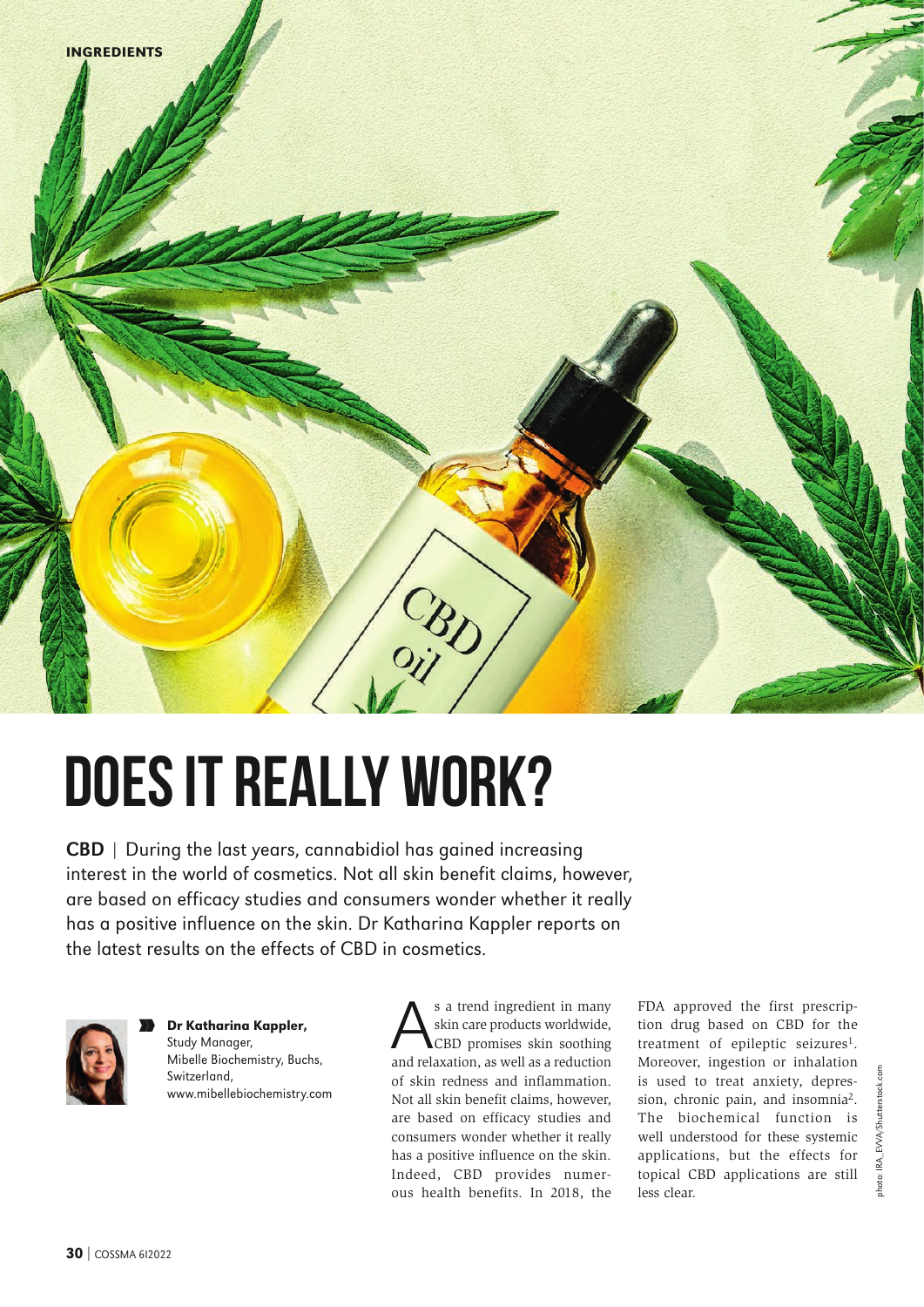

## Proven effects on the skin

Several studies have proven the successful absorption of topically applied CBD into the skin<sup>3</sup>. Due to the hydrophobic nature, appropriate carrier systems, however, are necessary to allow efficient uptake into the skin. Within the skin, the existence of the endocannabinoid system provides a plausible explanation of how CBD could lead to the claimed effects.

The endocannabinoid system is a signalling network that has been mainly described to modulate the central nervous system and immune functions, but it also exists in the skin, where nine endocannabinoids are present4. The main targets for cannabinoids in the nervous system – cannabinoid receptor 1 and 2 – as well as additional targets for cannabinoids, such as transient receptor potential (TRP) and peroxisome

proliferator activated (PPA) receptors, are expressed in different skin cells, including fibroblasts and keratinocytes<sup>3</sup>. Even though the signalling pathways of the endocannabinoid system could explain some of the CBD effects in the skin, there are only a few publications, which prove these functions. Based on literature research, we have identified four major effects of CBD in the skin:

- Antioxidant function: CBD increases the expression of antioxidant genes, such as HMOX1, by stimulating the transcription factor NRF2 in human keratinocytes<sup>5,6</sup>. Furthermore, it prevents lipid peroxidation and protects from hydrogen peroxide-induced oxidative stress and cell death<sup>6,7</sup>.
- Anti-inflammatory properties: CBD can inhibit the pro-inflammatory transcription factor NF-kB and thereby modulate inflammation in UVA-irradiated keratinocytes<sup>6</sup>. It has been suggested that CBD inhibits NF-kB mainly via the activation of receptor PPARγ<sup>8</sup>.
- Soothing effect: CBD can desensitise TRPV1 (TRP Vanilloid-1), a pain receptor that is expressed in nerve fibres but also in keratinocytes and can thereby potentially lead to pain relief and skin soothing9.
- Wound healing improvement: Topical application of CBD was shown to increase the expression of cytokeratin genes KRT16 and KRT17, which are associated with

keratinocyte proliferation and wound repair<sup>5</sup>.

Due to these positive effects on the skin and the ability to regulate lipid production<sup>10,11</sup>, CBD has been discussed for the treatment of acne, seborrhoea, eczema, and atopic dermatitis<sup>3</sup>, even though additional studies are needed to confirm its efficacy.

## Synergistic effects with Swiss stone pine extract

For our own studies, we used purified CBD, which was encapsulated into a nano emulsion using organic hemp seed oil. This step not only improves the water solubility of CBD, but also increases the bioavailability in the skin. The encapsulated CBD was then combined with a Swiss stone pine (Pinus cembra) extract for a synergistic effect.

The Swiss stone pine, a tree that grows in high altitudes, is notably rich in the molecule pinosylvin, a stilbenoid like resveratrol, which is known to reduce inflammation and neutralise free radicals. This combination, called  $CBD + pinosylvin<sup>12</sup>$  in the following, was tested in several studies to investigate the effect on skin inflammation, wound healing, and facial relaxation.

The anti-inflammatory activity of CBD+pinosylvin was measured in human keratinocytes by the release of prostaglandin E2 (PGE2), a potent proinflammatory mediator. Cells were treated either with the combination of ingredients before induction of

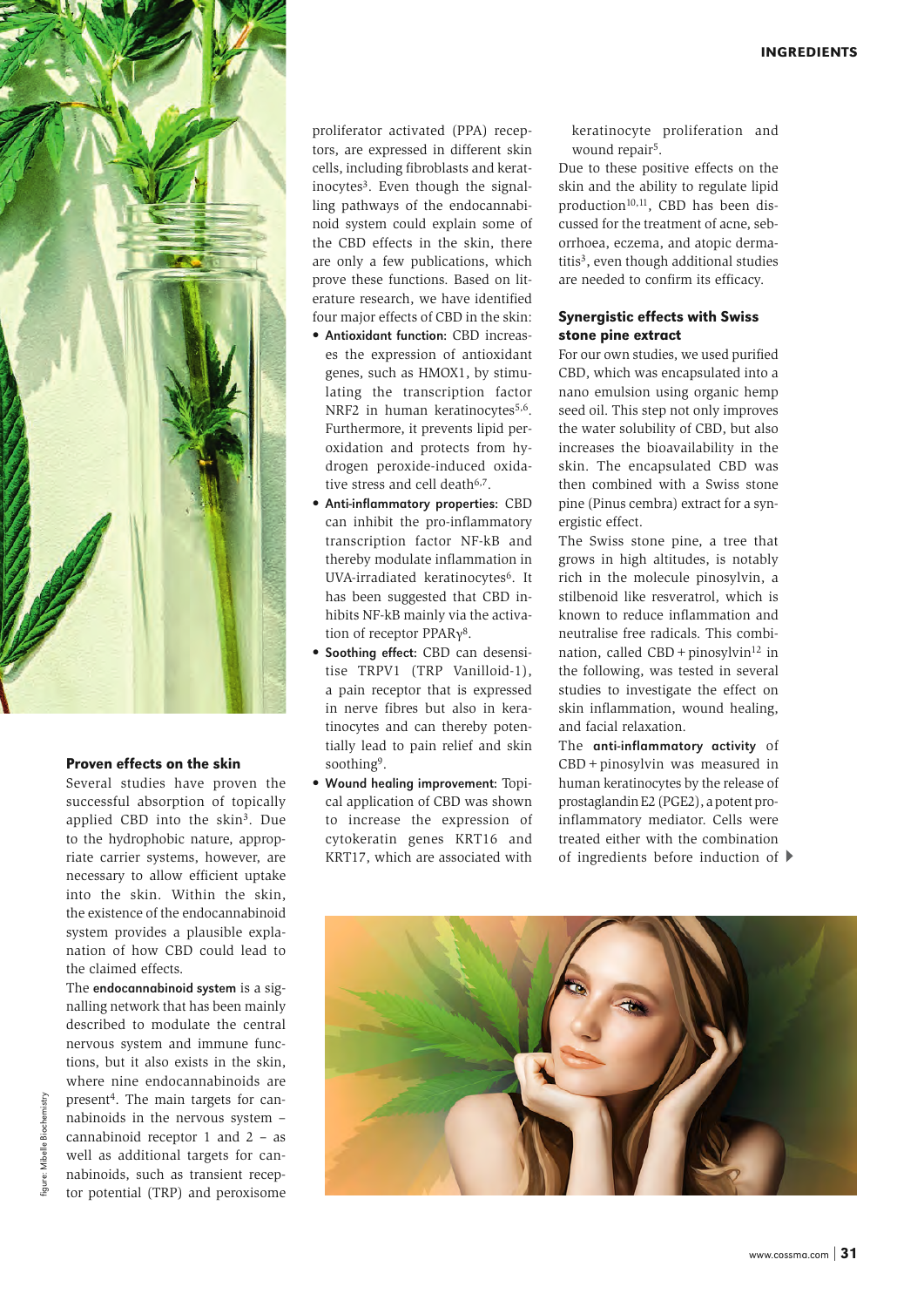



release by treatment with CBD+pinosylvin.

figure 1: Inhibition of inflammation induced PGE2 figure 2: Increased speed of tissue regeneration after treatment with CBD or CBD+ pinosylvin.

inflammation by phorbol myristate acetate and measurement of PGE2 in the supernatant of the cells. The treatment with the ingredient's combination inhibited PGE2 release dose-dependently with a maximal inhibition of 84% at the highest concentration of 0.1% (figure 1). This inhibitory effect was comparable to that of indomethacin, an established inhibitor of PGE2 release. Thus, the treatment with CBD + pinosylvin can reduce inflammation in the skin, which could also lead to a reduction in skin redness, as PGE2 release leads to vasodilation.

To test the wound healing capacity of CBD+pinosylvin, a scratch assay was performed in human keratinocytes treated with either 0.004% of the combination of the ingredients or an equivalent concentration of CBD in DMSO. While both treatments had a positive effect on cell proliferation, the combination accelerated wound healing more strongly than CBD alone (figure 2). A possible explanation for this observation is the synergistic activity of CBD and the Swiss stone pine extract as well as the increased bioavailability of the encapsulated CBD.

In a placebo-controlled clinical study with 41 volunteers (38-65 years), the skin roughness on the subjects' cheeks and the number of wrinkles in the crow's feet area were measured to investigate the effect of smoothing the skin texture due to facial relaxation. The volunteers were split into two groups and used either a cream with 2% CBD + pinosylvin or a corresponding placebo cream on the face twice daily for 28 days. The treatment with the combination of ingredients led to a significant reduction of the number of wrinkles by 28% and skin roughness by 6.5% (figure 3). In addition, the relaxing effect was analysed using an image-based method, which visualises all changes on the skin surface that occur during the treatment. The most remarkable differences were along the jawline, where an upward movement was observed, and on the cheeks, where the volume of the skin surface was slightly increased.

In the same study, skin colour was analysed using a technology that detects vascular structures and hyper-pigmented spots and quantifies the red and brown colour intensities. Compared to initial conditions, treatment with 2% CBD + pinosylvin led to a significant reduction of the clusters of melanin and haemoglobin by 13.7% and 17.8% after 28 days, which was also visible in representative images taken of the volunteers (figure 4). As both chromophores, haemoglobin, and melanin, can be

stimulated by oxidative stress and inflammation, the improvement of the skin tone can be attributed to the anti-inflammatory and antioxidant effects of the combination of ingredients.

## Conclusion

Using the right formulation, CBD can be delivered into the skin, where a functional endocannabinoid system exists, which provides the molecular basis for its efficacy in the skin. Indeed, several in vitro studies have shown the anti-inflammatory, antioxidant, soothing and wound healing capacity of CBD in different skin models. These effects of CBD can be enhanced by combined synergistic treatments.

Correctly formulated CBD can exert beneficial effects on the skin and is a promising ingredient for cosmetic applications.  $\Box$ 

**References** 

- 1 Abu-Sawwa R., Scutt B., Park Y. Emerging use of epidiolex (cannabidiol) in epilepsy. The Journal of Pediatric Pharmacology and Therapeutics. 2020, 25(6): 485-499.
- 2 Corroon J., Philips J.A. A cross-sectional study of cannabidiol users. Cannabis and Cannabinoi<mark>d</mark> Research.<br>2018, 3(1): 152-161.
- 3 Baswan S.M., et al. Therapeutic potential of canna-bidiol (CBD) for skin health and disorders. Clinical, Cosmetic and Investigational Dermatology. 2020, 13:927-942.
- 4 Kendall A.C., et al. Distribution of bioactive lipid mediators in human skin. Journal of Investigative<br>Dermatology. 2015, 135:1510-1520.
- <sup>5</sup> Casares L., et al. Cannabidiol induces antioxidant pathway in keratinocytes by targeting BACH1. Redox Biology. 2020, 28: 101321.
- 6 Jastrzab A., Gegotek A., Skrzydlewska E. Cannabidiol regulates the expression of keratinocyte proteins